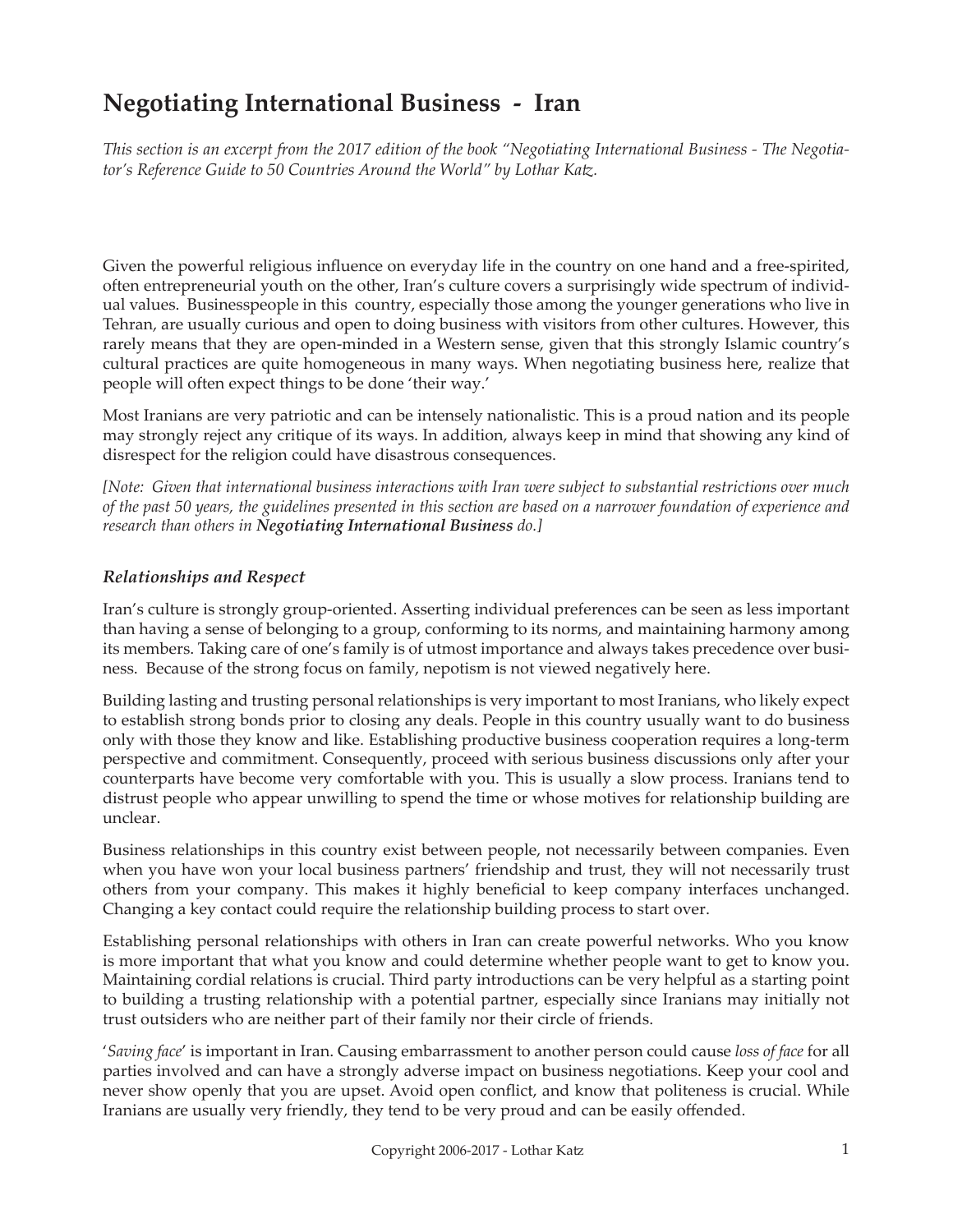Iranians place a high value on politeness and humility. Remaining modest and doing everything you can to maintain cordial relations is crucial to your success. When receiving praise, contrary to Western practice, it is customary to insist that you are not worthy of it or to belittle your accomplishments. Nevertheless, praise others often.

In Iranian business culture, the respect a person enjoys depends primarily on his or her status and age. It is crucial to treat elderly people with the greatest respect. Admired personal traits include patience, flexibility, and sociability.

#### *Communication*

The country's official language is Persian (Farsi). In addition, a wide range of other languages and dialects is in use. While some businesspeople speak English, interpreters are often required. In order to avoid offending the other side, ask beforehand whether an interpreter should be present at a meeting. When communicating in English, speak in short, simple sentences and avoid using jargon and slang. It will help people if you speak slowly, summarize key points, and pause frequently to allow for interpretation.

Communication in Iran may sometimes appear vague, especially early in your business interactions. Your local counterparts could become more direct and frank as the relationship strengthens. However, always watch for subtle messages that may signal issues and concerns. Silence can convey a negative message but may not mean anything, so do not read too much into it.

People in the country generally converse while standing about three feet apart. Across genders, this distance is usually far greater than that.

Positive emotions are often shown openly. Since Muslims consider the left hand unclean, use it only if inevitable. The thumps-up gesture is considered rude in this country. Eye contact between men should be frequent, almost to the point of staring. This conveys sincerity and helps build trust.

# *Initial Contacts and Meetings*

Before initiating business negotiations in Iran, it is highly advantageous to identify and engage a local intermediary. This person will help bridge the cultural and communications gap, allowing you to conduct business with greater effectiveness.

Negotiations in Iran are preferably conducted by teams of negotiators. It is vital that teams be well aligned, with roles clearly assigned to each member. Changing a team member could require the relationship building process to start over and should be avoided.

If possible, schedule meetings at least three to four weeks in advance and reconfirm them a week or so before. Since people want to know who they will be meeting, provide details on titles, positions, and responsibilities of attendees ahead of time. Iranians expect foreign visitors to be punctual. If at all possible, avoid being more than a few minutes late. Call ahead and profusely apologize if you will be.

Greetings can be affectionate here, though handshakes using the right hand usually suffice. A common greeting is *Salaam alaykum* or simply *Salaam*. Iranian names generally follow the same concept as Western ones and are usually given in the order of first name, family name. Using *Mr.* or *Agha,* respectively *Ms.*  or *Khanoom,* plus the family name is best. Always use titles, such as *Doctor, Professor*, or *Mohandi* (engineer) where appropriate. Do not call Iranians by their first names unless they offered it, which is rare and usually reserved to close friends. Greet the most senior person first, then greet everyone else in the room individually.

After introductions, wait to see whether your Iranian counterparts want to exchange business cards. Many professionals may not have a business card here. Having your cards translated into Persian will be much appreciated. Show doctorate degrees on your card and make sure that it clearly states your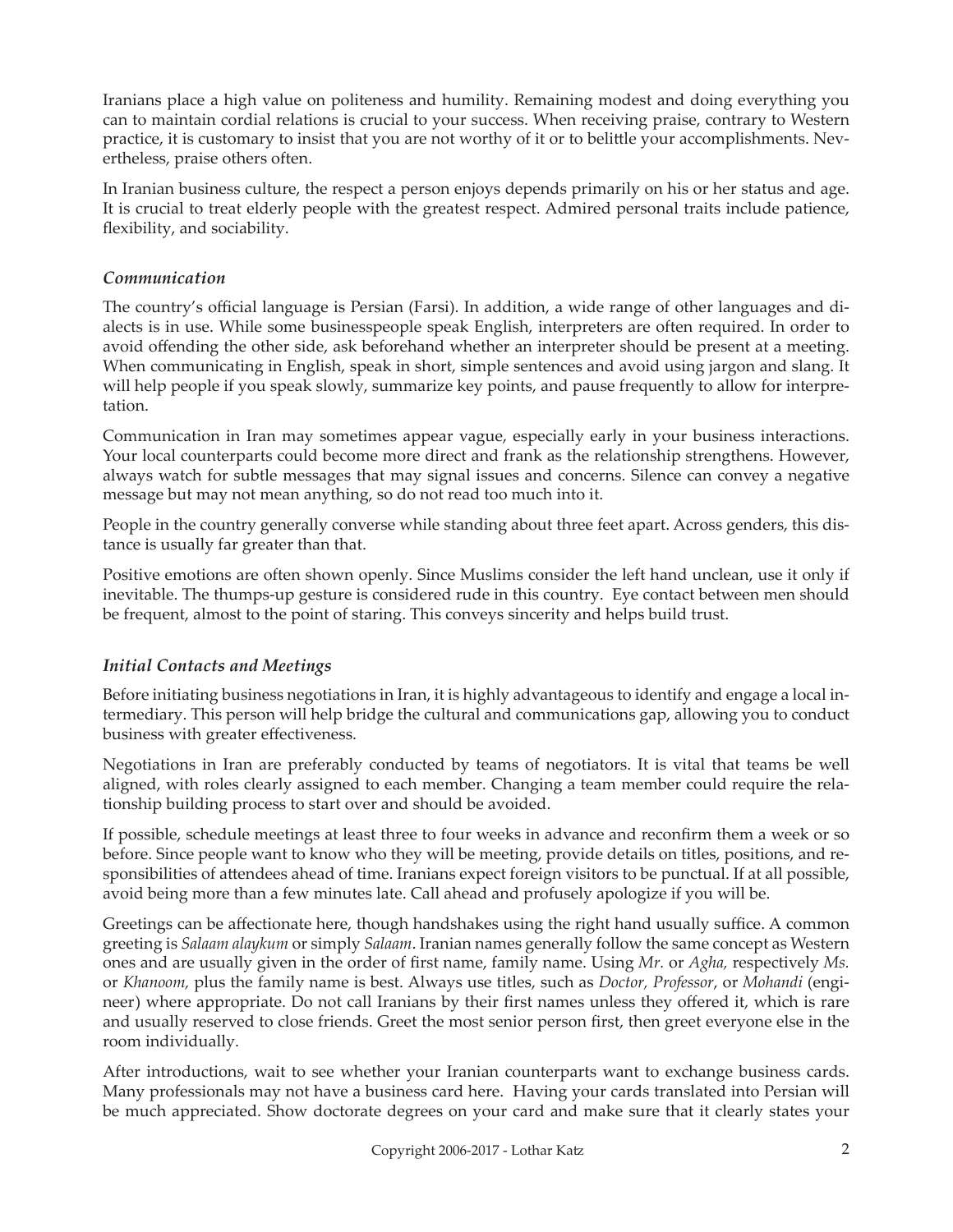professional title, especially if you have the seniority to make decisions. Present your card with your right hand, with the print facing the recipient. Similarly, accept others' cards using only the right hand. When presenting your card, smile and keep eye contact, then take a few moments to look at the card you received. Next, place it on the table in front of you.

Meetings start with small talk, which can be extensive. It is important to be patient and let the other side set the pace. Initial meetings are quite stiff and formal. Although this may get more relaxed as the relationship develops, be careful never to appear too casual. Business is a serious matter in Iran.

The primary purpose of the first meeting is to get to know each other. Business may or may not get discussed. Do not try to hurry along with your agenda. It is unrealistic to expect initial meetings to lead to straight decisions. Frequent meeting interruptions are normal and do not signal a lack of interest.

Presentations should be short and concise. Make sure your proposal is clearly structured and presented. Your presentation materials should be attractive, with good and clear visuals. Use diagrams and pictures wherever feasible, and avoid complicated expressions. Having your handout materials translated to Persian will help a great deal in getting your messages across.

## *Negotiation*

**Attitudes and Styles -** In Iran, the primary approach to negotiating is to employ distributive and contingency bargaining. This may include tough bargaining at many levels. While the buyer is in a superior position, both sides in a business deal own the responsibility to reach agreement. They expect long-term commitments from their business partners and will focus mostly on long-term benefits. Although the primary negotiation style is competitive, Iranians nevertheless value long-term relationships and look for win-win solutions.

While proposals should demonstrate the benefits to both negotiating parties, attempts to win competitive advantages should not be taken negatively. You earn your counterparts' respect by maintaining a positive, persistent attitude. Always consider that negotiating in Iran may be about aspects such as power, influence, or honor as much as it is about financial benefits.

Should a dispute arise at any stage of a negotiation, you may be able to reach resolution through stating your own objections and inquiring about their concerns. Taking them seriously and showing commitment to personal relationships goes a long way even if you continue to avoid weak compromises. However, refrain from using logical reasoning or becoming argumentative since this will only make matters worse.

**Sharing of Information -** Information is rarely shared freely, since Iranians commonly believe that privileged information creates bargaining advantages. In addition, data and statistics about the country are not always reliable, even when shared with the best of intentions.

**Pace of Negotiation – Expect negotiations to be slow and protracted, and be prepared to make sever**al trips if necessary to achieve your objectives. Initial exchanges that precede the bargaining stage of the negotiation can be lengthy. Decisions are usually made between meetings rather than at the table. Throughout the negotiation, be patient, control your emotions, and accept that delays occur. Attempts to rush the process are unlikely to produce better results and could be viewed as offensive.

Iranians generally employ a polychronic work style. They are used to pursuing multiple actions and goals in parallel. When negotiating, they often take a holistic approach and may jump back and forth between topics rather than addressing them in sequential order. Negotiators from strongly monochronic cultures, such as Germany, the United Kingdom, or the United States, could find this style confusing, irritating, even annoying. In any case, do not show irritation or anger when encountering this behavior. Instead, keep track of the bargaining progress at all times, often emphasizing areas where agreement already exists.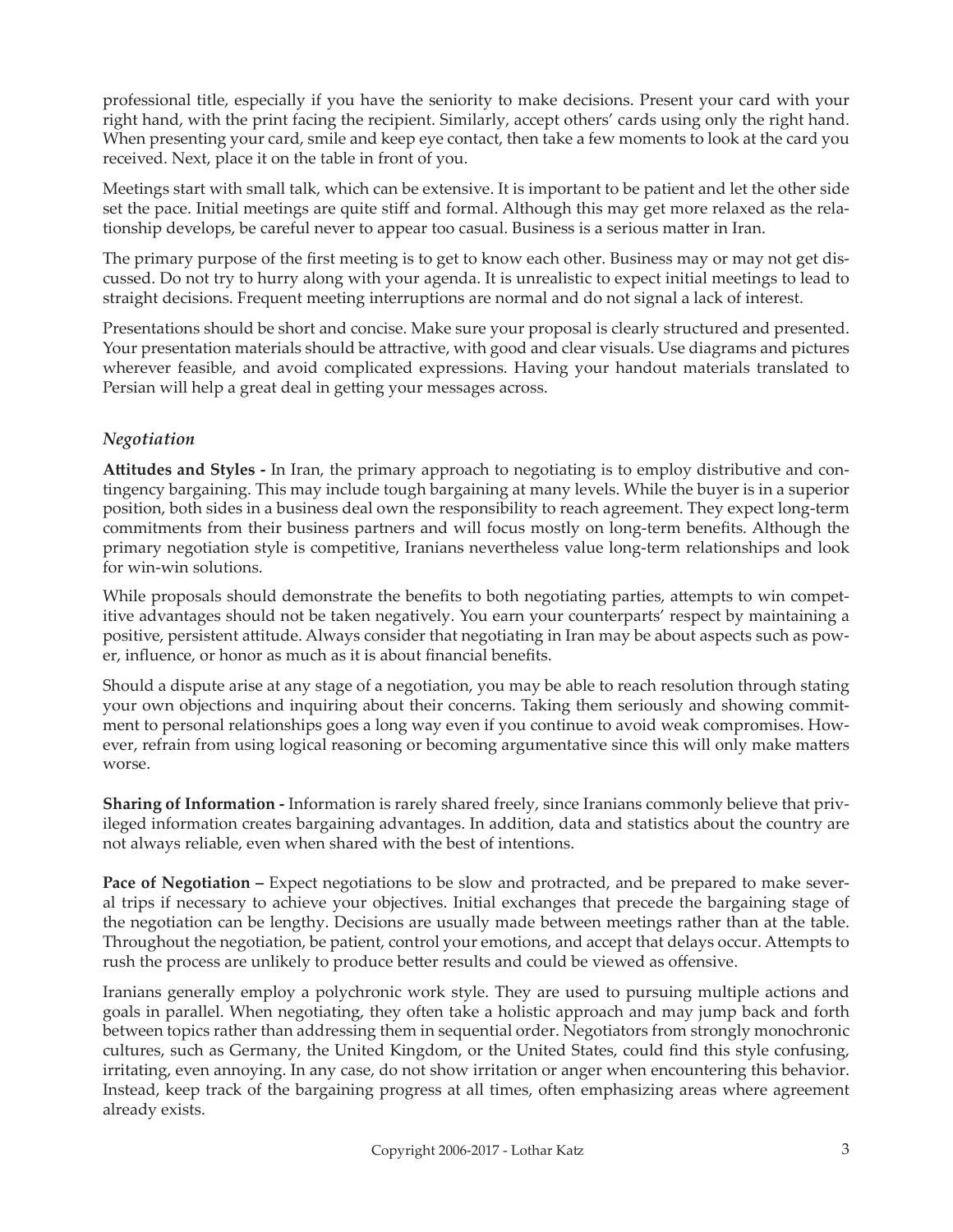If your counterparts appear to be stalling the negotiation, assess carefully whether their slowing down the process indicates that they are evaluating alternatives or that they are not interested in doing business with you. While such behavior could represent attempts to create time pressure in order to obtain concessions, the slow decision process in the country is far more likely causing the lack of progress. People from fast-paced cultures often underestimate how much time this takes and make the mistake of trying to 'speed things up.' Again, patience and persistence are vitally important.

**Bargaining –** Iranians can be tough negotiators who should not be underestimated. Many enjoy at least some level of bargaining and haggling, and may be offended if you refuse to play along. The bargaining exchange of a negotiation can be extensive. Know your objectives, and work slowly and persistently towards them.

Prices can move substantially between initial offers and final agreement. Leave yourself significant room for concessions at different stages. When conceding, present this as a decision you made because you like and respect your counterpart. Always ask the other side to reciprocate. You can use the fact that aspects can be re-visited to your advantage, for instance by offering further concessions under the condition that the Iranian side reciprocate in areas that had already been agreed upon.

Deceptive techniques are frequently used. This includes tactics such as telling lies and sending fake non-verbal messages, pretending to be disinterested in the whole deal or in single concessions, misrepresenting an item's value, or making false demands and concessions. Expect your Iranian counterparts to be good at this game. They may occasionally play stupid or otherwise attempt to mislead you in order to obtain bargaining advantages. Do not take such tactics personally and realize that overt attempts to lie at or bluff your counterparts could backfire and might damage business relationships. Lies will be difficult to detect. It is advisable to verify information received from the local side through other channels. Similarly, they treat 'outside' information with caution. Even when you can see right through a lie, it would be a grave personal insult to state or even hint that your counterpart might not be telling the truth. Iranians may claim limited authority, stating that they have to ask for their manager's approval. This could be a tactic or the truth.

Negotiators in the country may use pressure techniques that include making final offers or nibbling. Final offers may come more than once and are rarely final. Do not use tactics such as applying opening with your best offer, or making decreasing or expiring offers, since your Iranian counterparts could view these as signs that you are not willing to build a long-term relationship. They may choose to terminate the negotiation. Silence can be an effective way to signal rejection of a proposal. Time pressure is often used against foreign visitors. Trying to use it yourself is rarely effective.

Iranian negotiators avoid openly aggressive or adversarial techniques but may use more subtle versions. Extreme openings are frequently employed as a way to start the bargaining process. In addition, they may make indirect threats and warnings or subtly display anger. Use these tactics with caution yourself since they could adversely affect the relationship if employed too aggressively. Do not walk out or threaten to do so as your counterparts will likely take this as a personal insult and could end all talks.

Emotional negotiation techniques, such as attitudinal bargaining, sending dual messages, attempting to make you feel guilty, grimacing, or appealing to personal relationships, are frequent and can be effective. Be cautious not to cause loss of *face* when employing any of them yourself. Also, know that Iranians tend to exaggerate situations and can become quite emotional during fierce bargaining. It is best to remain calm. At times, defensive tactics such as blocking or changing the subject, asking probing or very direct questions, making promises, or keeping an inflexible position may be used.

Corruption and bribery are quite common in Iran's public and private sectors. However, people may draw the line differently, viewing minor payments as rewards for getting a job done rather than as bribes. Also, keep in mind that there is a fine line between giving gifts and bribing. What you may consider a bribe, an Iranian could simply view a nice gift, and so much as hinting that you view it differently could be a grave insult to the person's honor. Introducing and explaining your company's policies early on might help, but be careful not to moralize or appear to imply that local customs are unethical.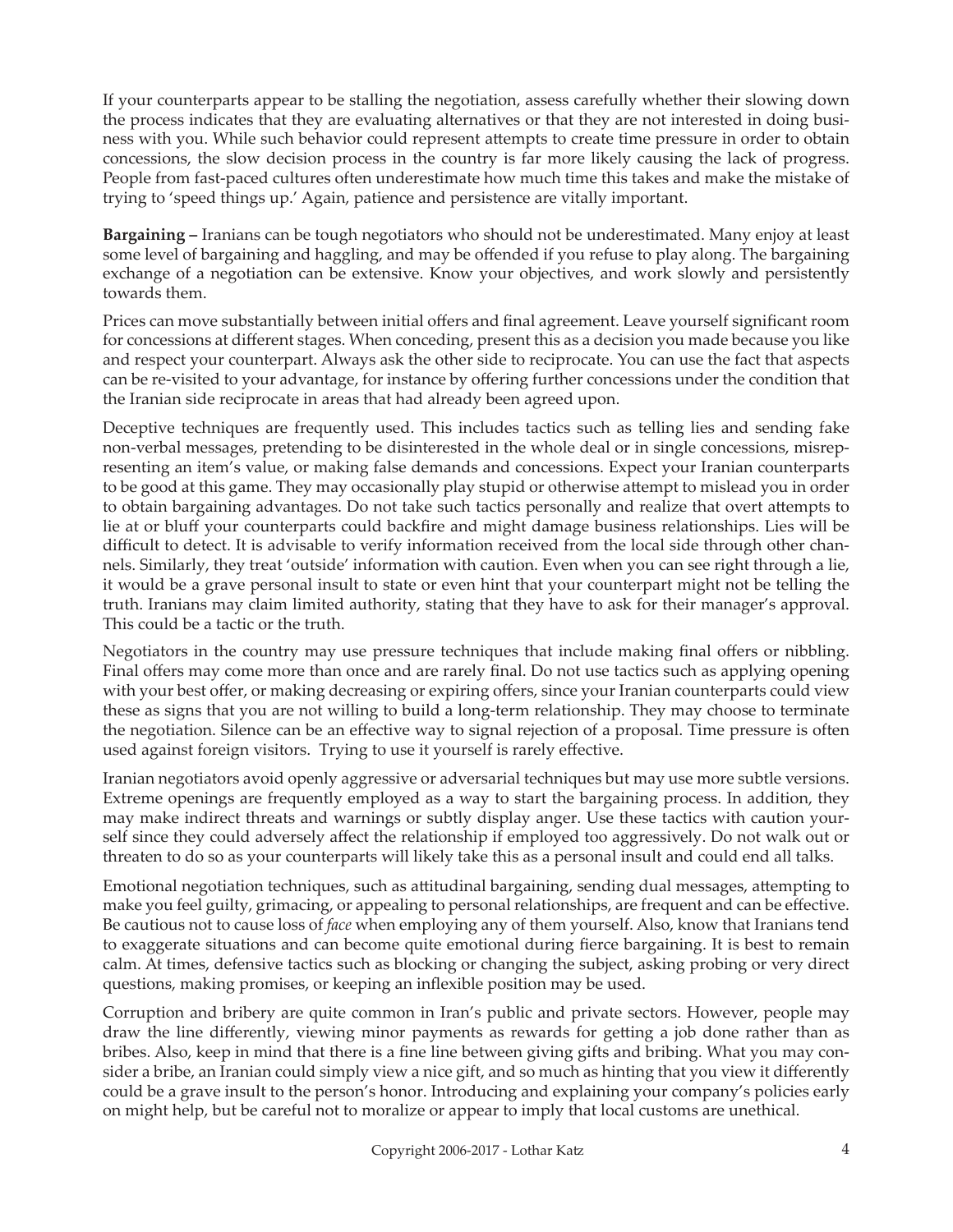**Decision Making –** Most companies here are very hierarchical, and people expect to work within clearly established lines of authority. Many of Iran's businesses are still family-owned. Although the pace of business is accelerating, decision making can be a very slow process. Decision makers are usually senior executives who consider the best interest of the group or organization. They might consult with others before making the call. Subordinates may be reluctant to accept responsibility. Decision makers also rarely delegate their authority, so it is important to deal with senior executives. You may have to 'work your way up,' meeting and negotiating with less senior managers or members of a family first. Once they consider you trustworthy, you will move on to meet others who are more senior. Though this process is very time-consuming, it is vital never to lose your patience along the way.

When making decisions, businesspeople may consider the specific situation or follow universal principles. Personal feelings and experiences weigh much more strongly than empirical evidence and other objective facts do. Iranians are often willing to take risks, which are seen as a way to develop self-reliance.

#### *Agreements and Contracts*

Capturing and exchanging written understandings after meetings and at key negotiation stages is useful since oral statements are not always dependable. It may be helpful to ask your counterparts to initial these write-ups as a way to document consensus. However, do not mistake them for final agreements. Any part of an agreement may still change significantly before both parties sign the contract.

Written contracts tend to be lengthy and often spell out detailed terms and conditions for the core agreements as well as for many eventualities. Contracts may prove difficult to align between the English and Persian versions since intentions could prove hard to translate. It is important to review all different language versions independently. Nevertheless, writing up and signing the contract is a formality. Iranians believe that the primary strength of an agreement lies in the partners' commitment rather than in its written documentation.

It is strongly advisable to consult a local legal expert before signing a contract. However, do not bring your attorney to the negotiation table. Iranians could read it as a sign of mistrust if you do.

Signed contracts are usually honored. However, this somewhat depends on the strength of the continuing relationship between the contract partners. It is strongly advisable to continue staying in touch and maintaining the trust of your Iranian business partner.

#### *Women in Business*

Iran remains a male-dominated society. Although quite a few women work, they still have traditional roles and rarely attain positions of similar income and authority as men. Local men may be uncomfortable in dealing with Western women, who should not expect to be met with the same respect as men. Displaying confidence and assertiveness can be counterproductive. Appearing overly bold and aggressive may create major issues and must be avoided under all circumstances.

As a visiting businesswoman, emphasize your company's importance and your role in it. A personal introduction or at least a letter of support from a senior executive within your company may also help. Even with these credentials, you may still not find sufficient attention, making it advisable to take a male colleague along for the trip and act 'behind the scenes.'

Female business travelers should exercise great caution and act professionally in business and social situations. They need to dress in accordance with local customs, which means that collarbones, knees, and your hair need to be covered at all times.

Male visitors should not speak to an Iranian woman unless the situation clearly requires it. In addition, avoid bringing up the subject of women with your male business partners. Do not even inquire about a